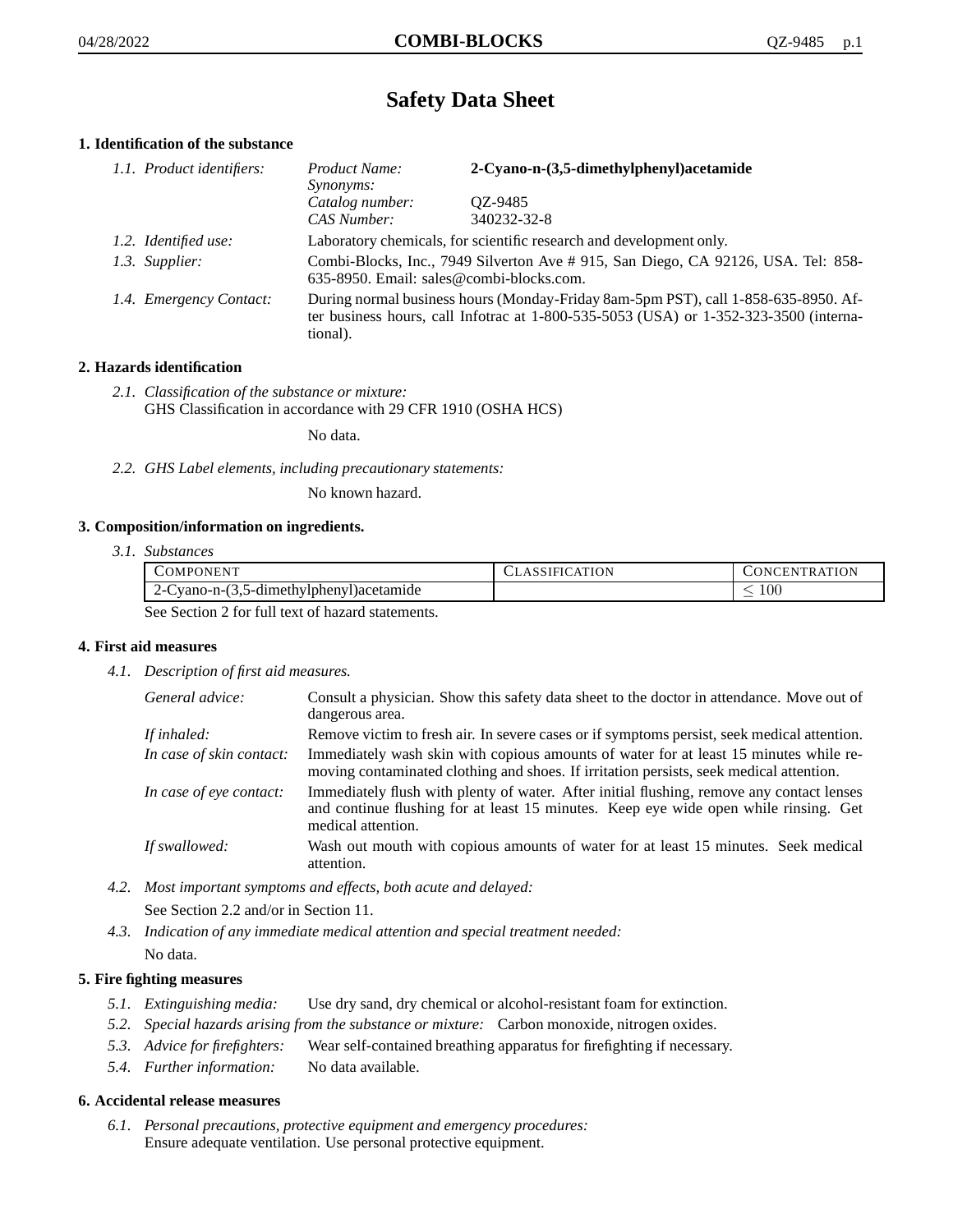- *6.2. Environmental precautions:* Should not be released into the environment. See Section 12 for additional ecological information.
- *6.3. Methods and materials for containment and cleaning up:* Sweep up or vacuum up spillage and collect in suitable container for disposal.
- *6.4. Reference to other sections:* Refer to protective measures listed in Sections 8 and 13.

# **7. Handling and storage**

- *7.1. Precautions for safe handling:* Avoid contact with skin and eyes. Avoid inhalation of vapour or mist. Keep away from sources of ignition - No smoking. Take measures to prevent the build up of electrostatic charge. For precautions see section 2.2.
- *7.2. Conditions for safe storage, including any incompatibilities:* Keep container tightly closed in a dry and well-ventilated place. Containers which are opened must be carefully resealed and kept upright to prevent leakage.
- *7.3. Specific end use(s):* Laboratory chemicals, for scientific research and development only.

# **8. Exposure Controls / Personal protection**

- *8.1. Control parameters:*
- *Components with workplace control parameters:* Contains no substances with occupational exposure limit values. *8.2. Exposure controls:*

*Appropriate engineering controls:* Ensure that eyewash stations and safety showers are close to the workstation location. Ensure adequate ventilation, especially in confined areas.

*Personal protective equipment:*

| Eye/face protection:    | Wear appropriate protective eyeglasses or chemical safety goggles as described by OSHA's<br>eye and face protection regulations in 29 CFR 1910.133 or European Standard EN166.                                                                                                                                         |
|-------------------------|------------------------------------------------------------------------------------------------------------------------------------------------------------------------------------------------------------------------------------------------------------------------------------------------------------------------|
| Skin protection:        | Handle with gloves. Gloves must be inspected prior to use. Use proper glove removal<br>technique (without touching glove's outer surface) to avoid skin contact with this product.<br>Dispose of contaminated gloves after use in accordance with applicable laws and good<br>laboratory practices. Wash and dry hands |
| <b>Body Protection:</b> | Complete suit protecting against chemicals, Flame retardant antistatic protective clothing.,<br>The type of protective equipment must be selected according to the concentration and<br>amount of the dangerous substance at the specific workplace.                                                                   |
| Respiratory protection: |                                                                                                                                                                                                                                                                                                                        |

Control of environmental exposure: Prevent further leakage or spillage if safe to do so. Do not let product enter drains.

## **9. Physical and chemical properties**

*9.1. Information on basic physical and chemical properties*

| (a)               | Appearance:                                   | No data  |
|-------------------|-----------------------------------------------|----------|
| (b)               | Odour:                                        | No data  |
| (c)               | Odour Threshold:                              | No data  |
| (d)               | pH:                                           | No data  |
| (e)               | Melting point/freezing point:                 | No date. |
| (f)               | Initial boiling point and boiling range:      | No data  |
| (g)               | Flash point:                                  | No data  |
| (h)               | Evaporatoin rate:                             | No data  |
| (i)               | Flammability (solid, gas):                    | No data  |
| (i)               | Upper/lower flammability or explosive limits: | No data  |
| $\left( k\right)$ | Vapour pressure:                              | No data  |
| (1)               | Vapour density:                               | No data  |
| (m)               | Relative density:                             | No data  |
| (n)               | Water solubility:                             | No data  |
| $\circ$           | Partition coefficient: n-octanol/water:       | No data  |
| (p)               | Auto-ignition:                                | No data  |
| (q)               | Decomposition temperature:                    | No data  |
| (r)               | Viscosity:                                    | No data  |
| (s)               | Explosive properties:                         | No data  |
| (t)               | Oxidizing properties:                         | No data  |